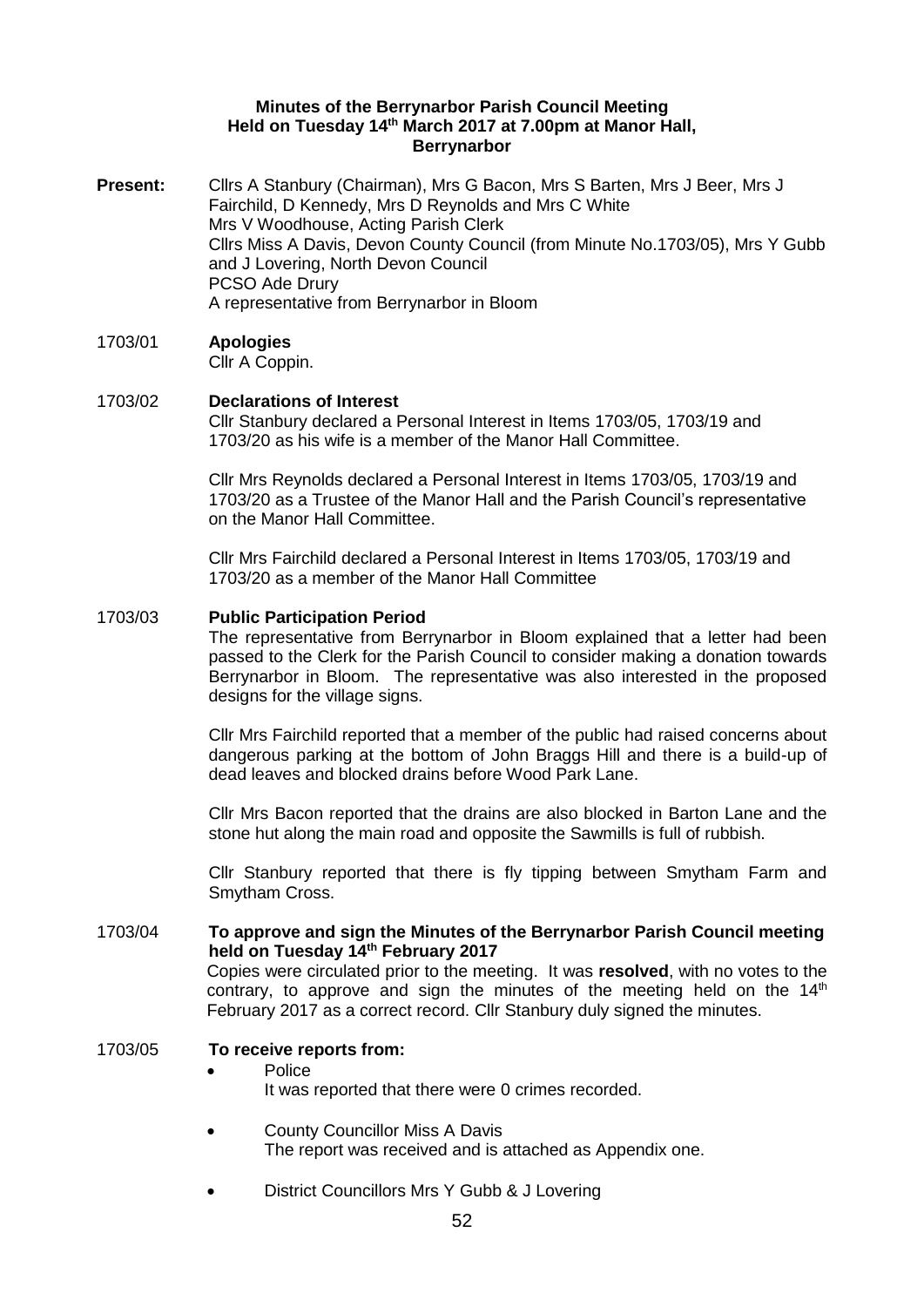Cllr Lovering reported that litter picking was being organised by NDC for the Link Road and the Museum has plans for an extension.

Cllr Miss Davis entered the meeting.

Cllr Miss Davis reported that she had investigated funds for a replacement bus shelter but unfortunately DCC does not have funding available.

• Play Area Inspections. Councillor Mrs J Beer All ok. It was noted that the handrail had not been completed and the bin had not been moved in the Recreation Field.

Councillors Stanbury, Mrs Fairchild and Mrs Reynolds declared a Personal Interest in the following Item.

- Councillor Mrs D Reynolds, Manor Hall Members were informed that the locks had been changed for security reasons and the Committee was looking at additional security measures.
- Footpaths Report Councillor Mrs White None.
- Dog Exercise area Councillor Mrs White Nothing to report.
- Meetings/events attended by Councillors/Clerk It was noted that Cllrs Mrs Beer and Mrs Fairchild had attended Flood Warden Training and a report was given later in the meeting.

PCSO Drury left the meeting.

Members were informed that the Monitoring Officer had arranged Code of Conduct training for Monday 20<sup>th</sup> March 2017 7pm-9pm it was agreed that those Cllrs that were available would attend.

Cllr Mrs Gubb reported that two further Coastal Community teams had been awarded funding and the Building Control service would be merging with Mid-Devon and would relocate to South Molton.

### 1703/06 **Planning & Planning Correspondence**

Planning Applications: to consider Planning Applications received to date 6.1 Planning Applications: to consider Planning Applications received to date None.

**62545** Siting of non-illuminated wooden B&B sign erected on a wooden post Location: Start of access track for Home Barton Farmhouse, Barton Lane, Berrynarbor, Ilfracombe Applicant/Agent: Dr Brandon

It was **resolved**, with no votes to the contrary, to recommend APPROVAL.

1703/07 **Matters to Note** (correspondence is available from the Clerk unless otherwise stated)

- Completion of Monthly Defibrillator report
- DALC March Newsletters
- Devon Acute Services Review
- Changes to Waste and Recycling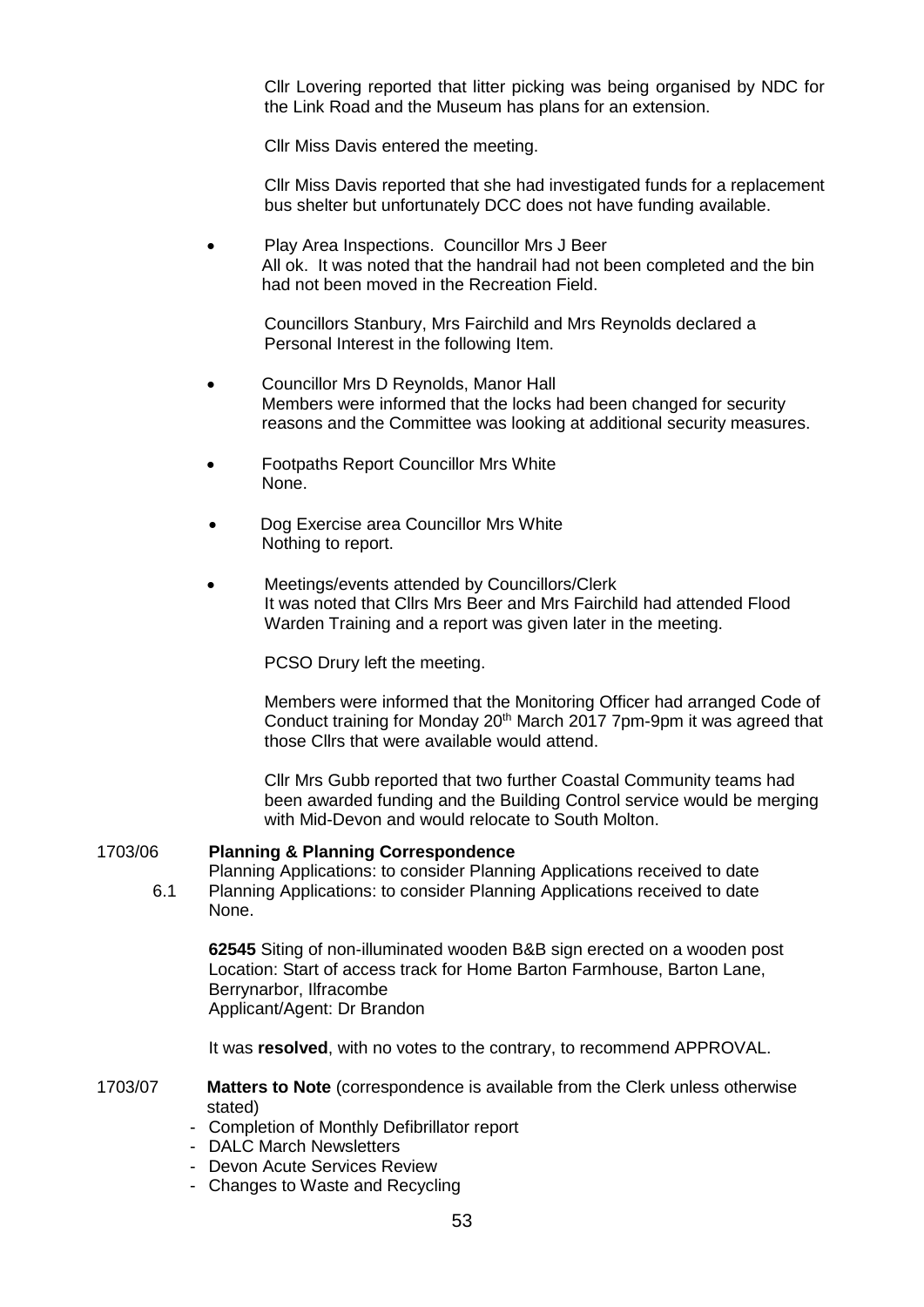- Clerks & Councils Direct March Edition
- Thank you Letter from Berrynarbor Community Enterprise
- Berrynarbor Wall Memorial, Grade II Listing
- Non-material amendment to planning permission 61070
- Completion of Registration of Title for the Recreation Field

Members discussed the Defibrillator Awareness event and it was agreed to place notices throughout the village.

It was **resolved**, with no votes to the contrary, to note the above.

## 1703/08 **To approve payments and receipts to date**

The following payments were received: -

# **Payments 15th February 2017 – 14th March 2017**

| Clerk's March Salary (including Overtime 7 1/2 Hours) | £310.38 (Net) |                                               |         |
|-------------------------------------------------------|---------------|-----------------------------------------------|---------|
| Expenses:                                             | Mileage       | 14/03/2076 39 miles @ 0.45 =                  | £17.55  |
|                                                       | Postage:      | $5 \times 2^{nd}$ class stamps @ 055 =        | £2.75   |
| Total:                                                |               |                                               | £330.68 |
| <b>HMRC PAYE</b>                                      |               |                                               | £77.40  |
| Berrynarbor Manor Hall Trust, Hall Hire               |               |                                               | £12     |
| Buckets and Sparkle, February Toilet Cleaning         |               |                                               | £100    |
| <b>Fremington Parish Council</b>                      |               |                                               | £2.99   |
| Westernweb                                            |               |                                               | £72     |
| <b>Payments total:</b>                                |               |                                               | £595.07 |
|                                                       |               | Receipts 14th February 2017 - 14th March 2017 |         |
| Gemma Bacon, photocopying                             |               |                                               | £9.60   |

| <b>Receipts total:</b>    | £10.34 |
|---------------------------|--------|
| Interest                  | £0.74  |
| Gemma Bacon, photocopying | £9.60  |

It was **resolved**, with no votes to the contrary, to approve the above payments.

### 1703/09 **To receive budget review**

The budget review and bank reconciliation were circulated prior to the meeting and it was **resolved**, with no votes to the contrary, to note the information.

# 1703/10 **To consider Draft Pensions Discretions Policy**

The draft policy was circulated prior to the meeting and it was **resolved**, with no votes to the contrary, to adopt the policy. It was noted that Cllr Kennedy would write to staff members and complete the declaration of compliance as required by the Parish Council.

### 1703/11 **To receive further information and consider whether or not the Parish Council wishes to proceed with a Feasibility Study for Community Renewable Energy**

Members were informed that a further tender had been received to produce a feasibility study for community renewable energy and the provider of the initial tender had reduced their cost the following tenders were considered:

Energy Analysis – £18,900.

Renewables First –£16,000

It was noted that the Acting Parish Clerk had met with a third company that were invited to tender in the first and second round and had confirmed that they do not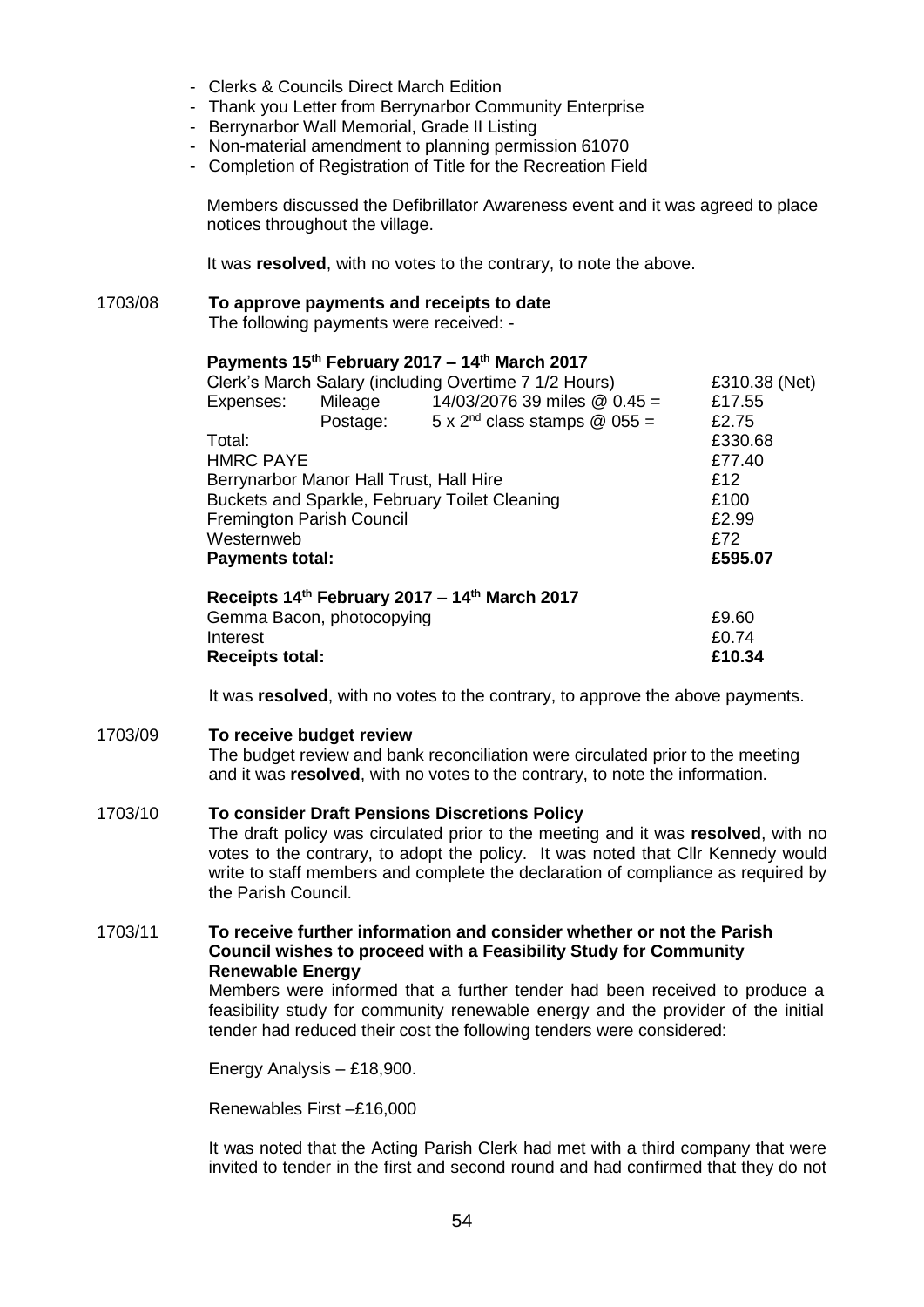have enough time to tender, however, they did indicate that the cost would be around £18,000/£19,000.

It was noted that the funding for a feasibility study available was £20,000. Members were also informed that the information had been on the Parish Council's website and circulated in the newsletter, however, support from then community had not been forthcoming. The Clerk had spoken to Combe Martin Parish Council which had shown an interest in the project, the Council had not progressed any further at this stage.

Cllr Stanbury indicated that Cllr Coppin and himself were interested in the project and would be willing to drive the project forward.

After considering the project and the community benefit it was **resolved**, with one vote to the contrary, not to progress the project any further and not to undertake a feasibility study.

#### 1703/12 **To consider Online Payments for HMRC**

Members were informed that HMRC can no longer be paid with a cheque via the Post Office and only a debit card or cash will be accepted, therefore, members were asked to consider paying HMRC via online payment. It was **resolved**, with no votes to the contrary, to pay HMRC via online payment, it was further **resolved**, with no votes to the contrary to place an item on the next agenda to consider making Council payments via online payments it was noted that procedures would need to be put in place.

### 1703/13 **To consider designs and information relating to the Berrynarbor Village Signs**

The Working Party presented three designs to the Council for consideration. The Working Party recommended that the larger oval design should be placed at the Barton Lane entrance and one of the two remaining designs should be used for both the Diggers Cross and Sawmills entrance. It was **resolved**, with no votes to the contrary, to accept the recommendation from the Working Party members then considered a round design featuring a castle and corn and a shield type design featuring several aspects relating to the community. It was **resolved**, with no votes to the contrary, to proceed with the shield design. County Councillor Miss Davis informed members that the signs were replacement signs being erected on Highway Land.

The representative from Berrynarbor in Bloom left the meeting.

### 1703/14 **To consider grass cutting tenders for 2017-2018**  Members considered a tender received for the grass cutting for 2017-2018 and it was **resolved**, with no votes to the contrary, to award the contract to Berry Arboriculture.

1703/15 **To consider Berrynarbor Flag Design Competition** (item requested by Cllr Mrs Barten) Councillor Mrs Barten felt that a flag design competition would be a nice community event. It was **resolved**, with no votes to the contrary, to launch a flag design competition for the community with a closing date of Friday 26<sup>th</sup> May 2017.

## 1703/16 **To receive report from Cllrs Mrs Fairchild and Mrs Beer on Flood Warden Training**

Cllrs Mrs Fairchild and Mrs Beer reported that they had recently undertaken Flood Warden Training and would be producing a simple Flood Plan to be incorporated into the Emergency Plan. It was noted that seventeen houses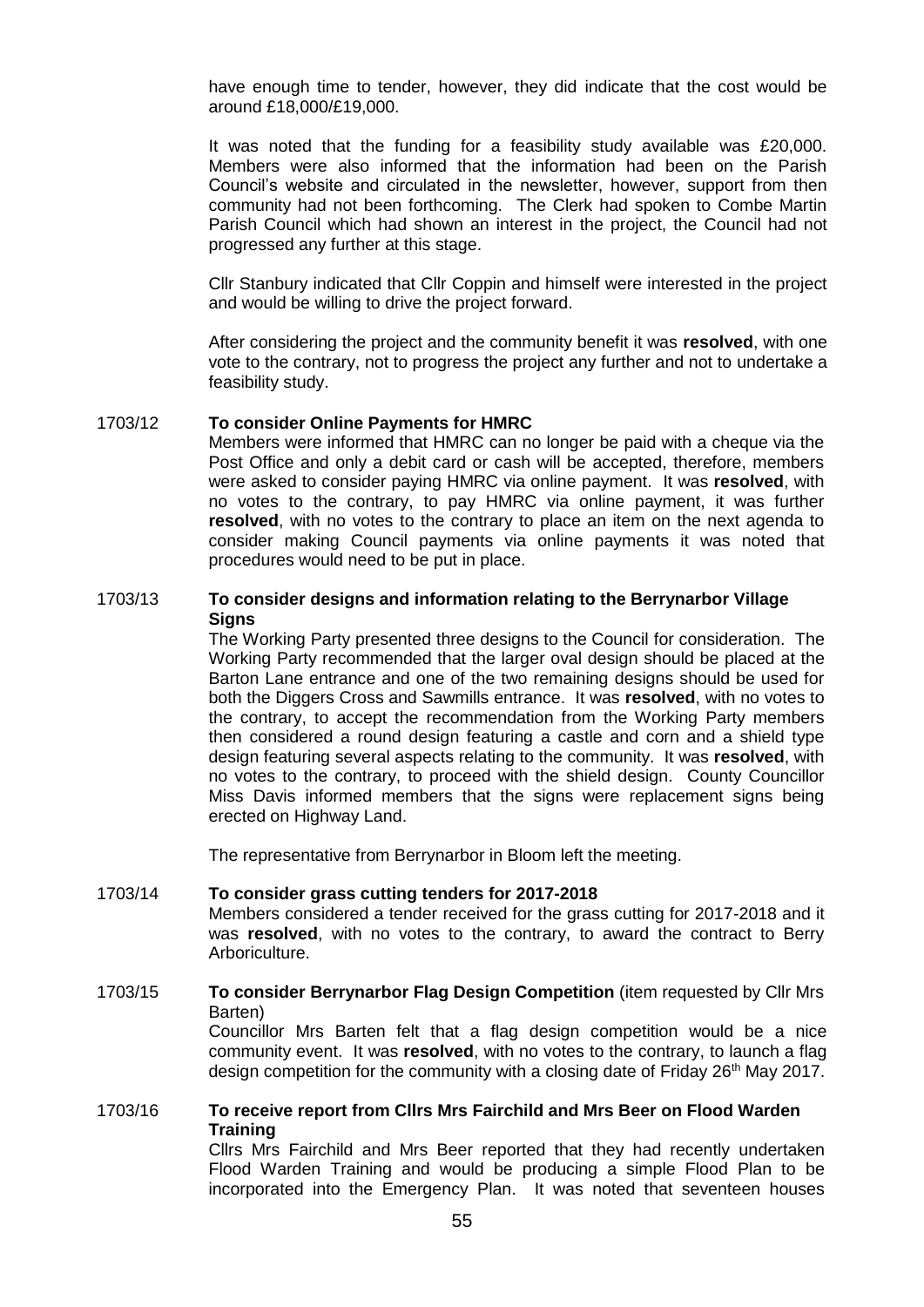within the parish are at risk from flooding and it was agreed that these properties should be notified of the risk.

### 1703/17 **To receive updated Emergency Plan** The updated draft Emergency Plan was circulated and it was **resolved**, with no votes to the contrary, to note the update.

# 1703/18 **To review the Parish Council's Snow Plan**  It was **resolved**, with no votes to the contrary, to appoint Councillor Coppin as the Parish Council's lead Snow Warden and to write to the volunteers to ensure they wish to remain as Snow Wardens.

Cllr Mrs Gubb left the meeting.

Councillors Stanbury, Mrs Fairchild and Mrs Reynolds declared a Personal Interest in the following Item.

1703/19 **To consider releasing Ear Marked Funds for the Manor Hall project**  It was **resolved**, with no votes to the contrary, to release the remaining funds in the Ear Marked Reserve for the Manor Hall once the paperwork had been signed and the legalities completed.

> Councillors Stanbury, Mrs Fairchild and Mrs Reynolds declared a Personal Interest in the following Item.

#### 1703/20 **To receive update on security arrangements for the Manor Hall and consider financial contribution**  Members were informed that the lock on the Manor Hall had been changed to a high security lock with keys that cannot be copied at a cost of £337.20 and the Committee was now considering the installation of CCTV on the advice of the Police which would be in excess of £700.

Cllrs Miss Davis and Lovering left the meeting.

The Council was asked to consider whether it would be willing to contribute towards the cost of the replacement lock. It was noted that, although the Hall generates an income from hires, it is a community owned building and it was **resolved**, with two abstentions, one from Cllr Mrs Reynolds, to contribute 50% towards the replacement lock.

1703/21 It was resolved that under Section 1(2) of the Public Bodies (Admission to Meetings) Act 1960 that the public and press be excluded from the meeting for the following item as it involves the likely disclosure of confidential information.

# **PART B**

1703/22 **To consider appointment of Parish Clerk and Responsible Financial Officer** It was **resolved**, with no votes to the contrary, to appoint Mrs Victoria Woodhouse as Parish Clerk & Responsible Finance Officer from the 1<sup>st</sup> April 2017 it was further **resolved**, with no votes to the contrary, for the Chairman to sign the contract of employment.

#### 1703/23 **To receive update on legal proceedings** Members were informed that all documents had been served and the hearing would commence on the 4th April 2017 with a site visit at 10am. It was **resolved**, with no votes to the contrary, to note the update and seek clarification on proceedings.